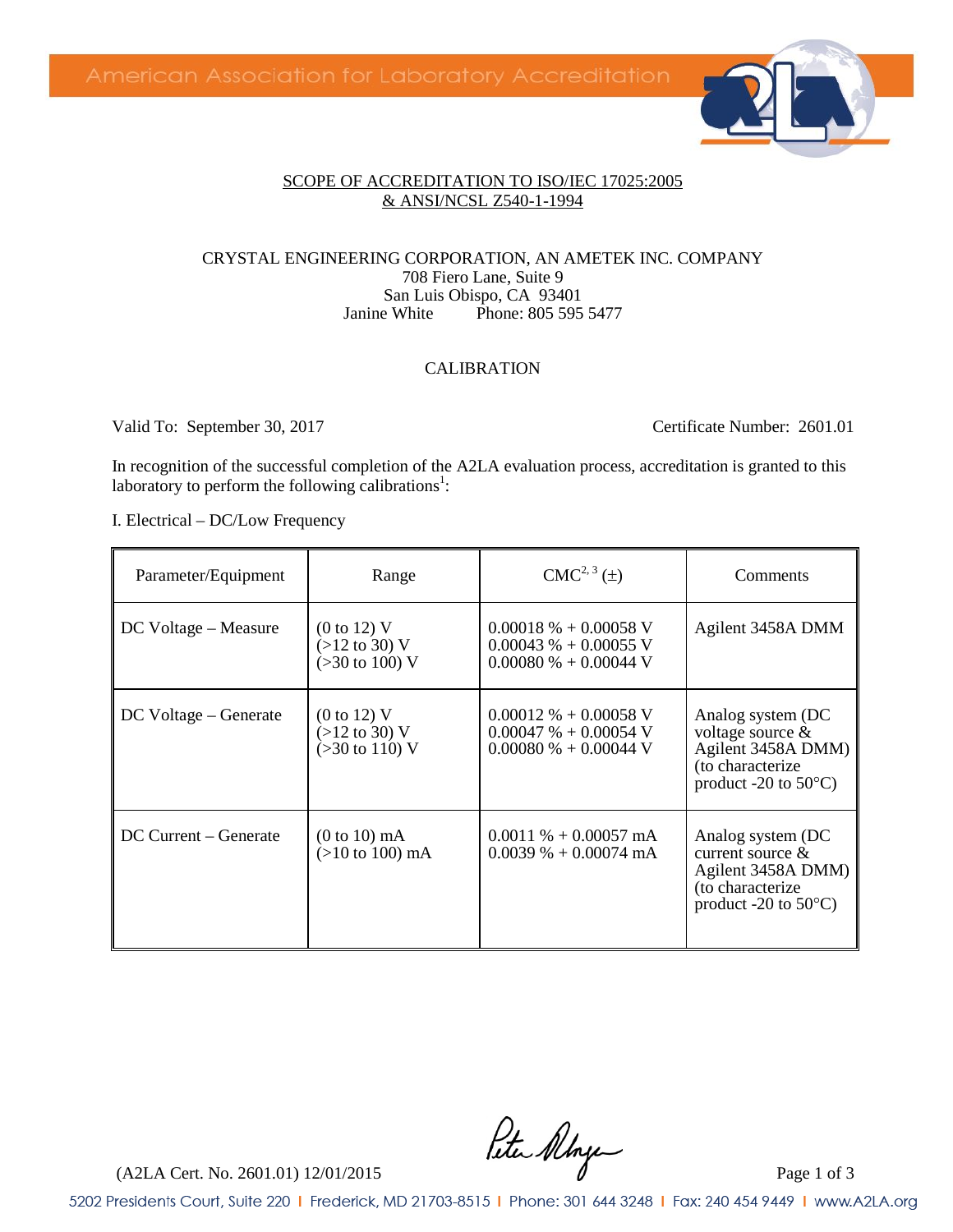| Parameter/Equipment  | Range                                                          | $CMC2, 3(\pm)$                                              | Comments             |
|----------------------|----------------------------------------------------------------|-------------------------------------------------------------|----------------------|
| DC Current -         | $(0 to 10)$ mA                                                 | $0.00090\% + 0.00056 \text{ mA}$                            | Agilent 3458A DMM    |
| Measure              | $(>10$ to 100) mA                                              | $0.0039\% + 0.00065 \text{ mA}$                             |                      |
| $Resistance -$       | $0.0010 \Omega$                                                | 5.8 m $\Omega$                                              | Company resistor box |
| Generate             | $100 \Omega$                                                   | 5.8 m $\Omega$                                              |                      |
| <b>Fixed Value</b>   | $200 \Omega$                                                   | 5.8 m $\Omega$                                              |                      |
| (Four Terminal)      | $400 \Omega$                                                   | 5.8 m $\Omega$                                              |                      |
| Resistance - Measure | $(0.0010 \text{ to } 100) \Omega$<br>( $>100$ to 400) $\Omega$ | $0.000034\% + 0.0058\Omega$<br>$0.00078 \% + 0.0049 \Omega$ | Agilent 3458A DMM    |

#### II. Mechanical

| Parameter/Equipment | Range                                 | $CMC2(\pm)$                                                     | Comments                                                                                                  |
|---------------------|---------------------------------------|-----------------------------------------------------------------|-----------------------------------------------------------------------------------------------------------|
| $Pressure - Gas$    | $(-14.5 \text{ to } 0) \text{ psi}$   | [0.000033 % of rdg] <sup>2</sup> + 0.00013 %<br>$+0.000058$ psi | DHI PG7601 base<br>with $10 \text{ kPa/kg}$ piston<br>(to characterize)<br>product -20 to $50^{\circ}$ C) |
|                     | $(0 \text{ to } 55)$ psi              | $[0.0000082 % of rdg]2 + 0.00011$<br>$% +0.000057$ psi          |                                                                                                           |
|                     | $(0 to 145)$ psi                      | $[0.0000026 % of rdg]2 + 0.0013 %$<br>$+0.00043$ psi            | DHI PG7601 base<br>with $100 \text{ kPa/kg}$                                                              |
|                     | $(145 \text{ to } 550) \text{ psi}$   | $[0.0000010 % of rdg]2 + 0.00069$<br>$% +0.052$ psi             | piston<br>(to characterize<br>product -20 to $50^{\circ}$ C)                                              |
|                     | $(0 to 1450)$ psi                     | $[0.00000019 % of rdg]2 + 0.00014$<br>$% +0.0039$ psi           | DHI PG 7202 base<br>with $200 \text{ kPa/kg}$<br>piston                                                   |
|                     | $(1450 \text{ to } 3000) \text{ psi}$ | $[0.00000017 % of rdg]2 + 0.00034$<br>$% +0.056$ psi            | (to characterize<br>product -20 to $50^{\circ}$ C)                                                        |
|                     | $(0 to 15 000)$ psi                   | $[0.000000024 % of rdg]2 + 0.0030$<br>$% +0.037$ psi            | DHI PG7202 base<br>with 1 MPa/kg piston<br>(to characterize<br>product -20 to $50^{\circ}$ C)             |

 $\int_{\mathcal{A}} \mathcal{A}$  (A2LA Cert. No. 2601.01) 12/01/2015 Page 2 of 3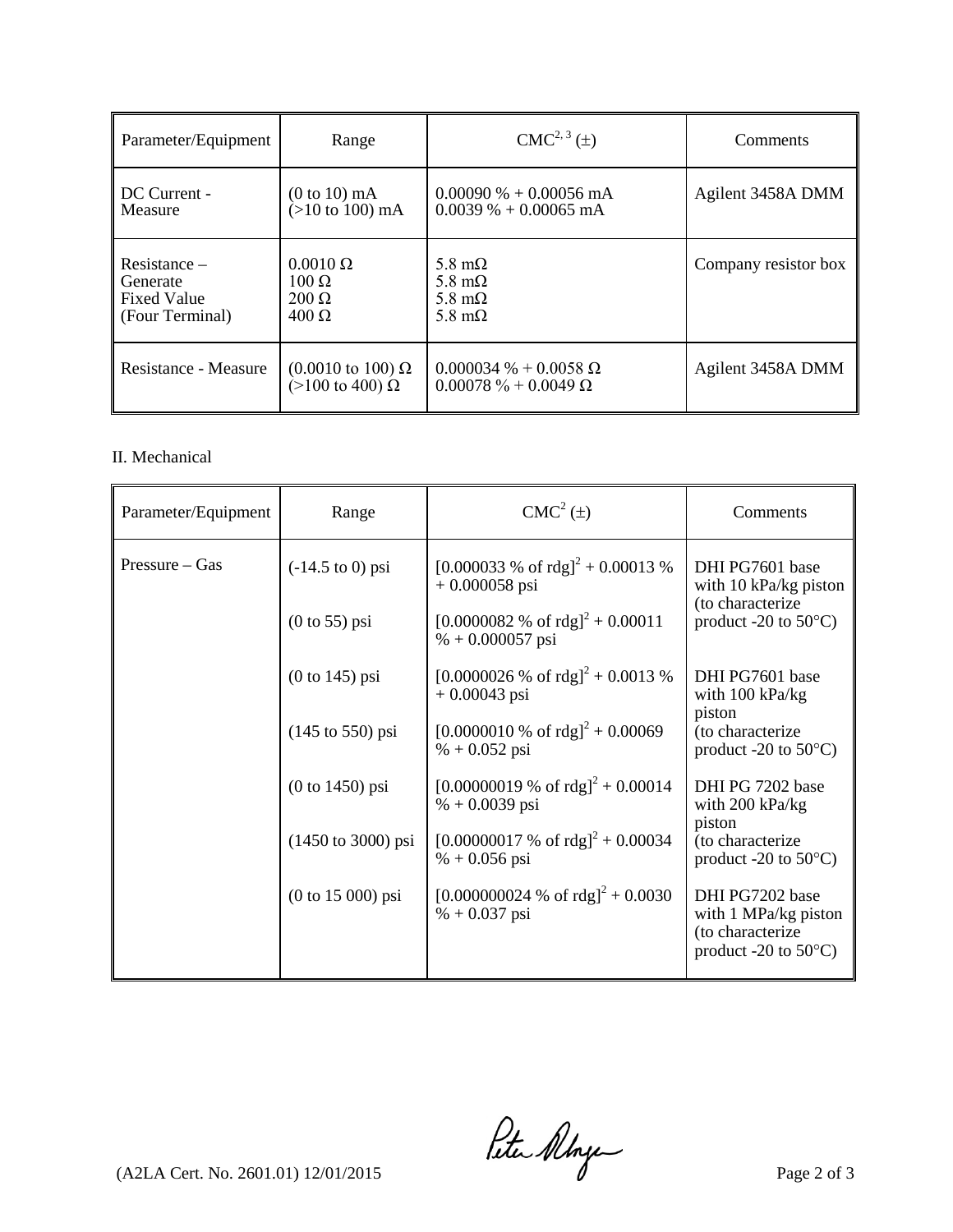\_\_\_\_\_\_\_\_\_\_\_\_\_\_\_\_\_\_\_\_\_\_\_\_\_\_\_\_\_\_\_\_\_\_\_\_\_\_\_\_\_\_\_\_

<sup>3</sup> In the statement of CMC, percentages are percentage of reading, unless otherwise indicated.

 $(1)$ <br>(A2LA Cert. No. 2601.01) 12/01/2015 Page 3 of 3

<sup>&</sup>lt;sup>1</sup> This laboratory does not normally offer commercial calibration service.

 $2$  Calibration and Measurement Capability Uncertainty (CMC) is the smallest uncertainty of measurement that a laboratory can achieve within its scope of accreditation when performing more or less routine calibrations of nearly ideal measurement standards or nearly ideal measuring equipment. CMCs represent expanded uncertainties expressed at approximately the 95 % level of confidence, usually using a coverage factor of  $k = 2$ . The actual measurement uncertainty of a specific calibration performed by the laboratory may be greater than the CMC due to the behavior of the customer's device and to influences from the circumstances of the specific calibration.